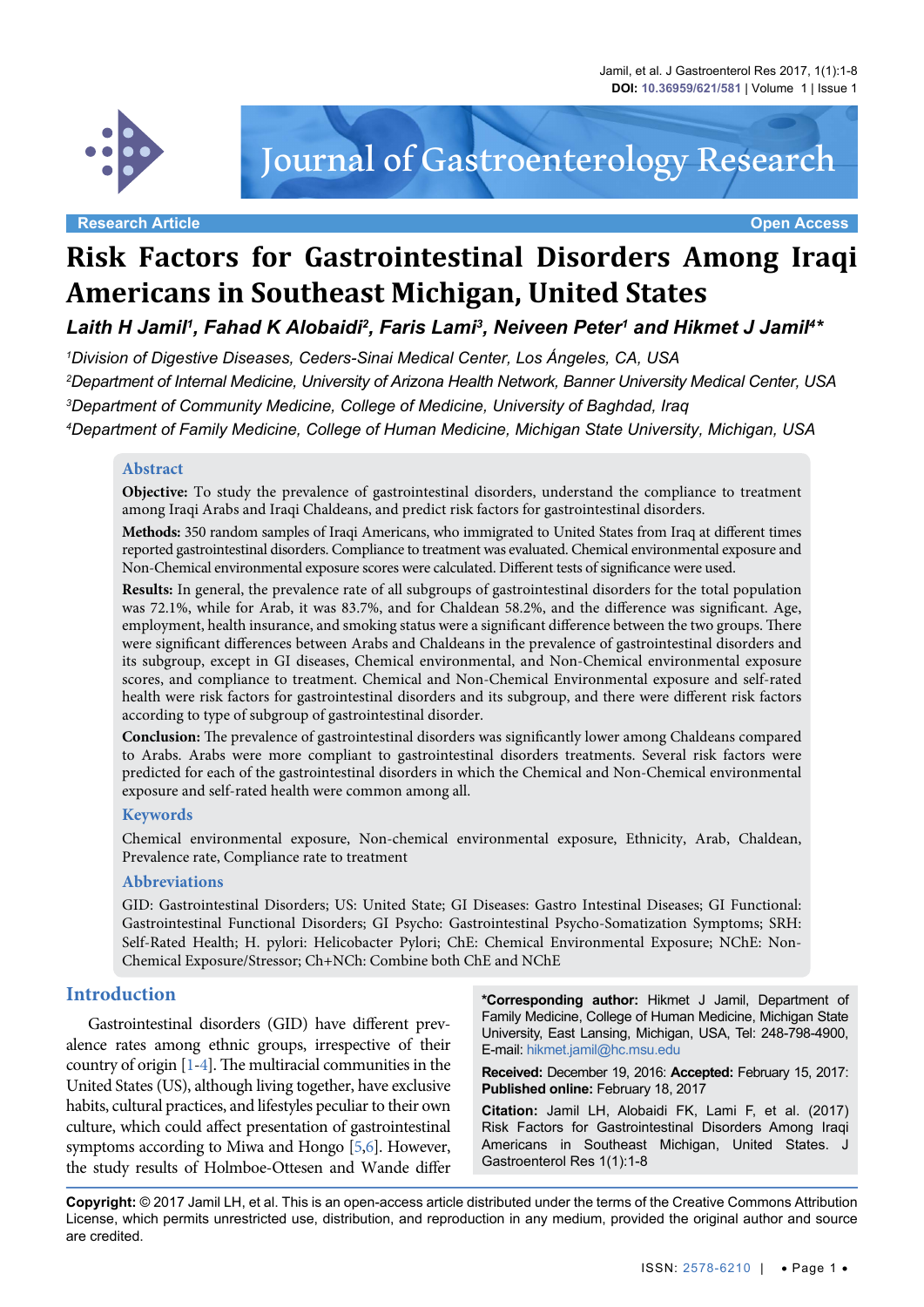from ours, because they studied low income South Asians who migrated to Europe [\[7](#page-6-4)]. GID is a common complaint among people in the US, with differences in the presenting symptoms of these disorders [\[8](#page-6-5)]. The pattern of GID varied according to cultural differences between those ethnic groups [\[9](#page-6-6)]. Other concerns pertaining to GID in different ethnic groups are people's ability to access medical healthcare and treatment [\[10](#page-6-7)]. The Arab and Chaldean population has been increasing during the past three decades (660,000 in 1980 to 1,189,731 in 2000 - an 80% increase). Michigan is home to the highest concentration of Arabs and Chaldeans compared to any other state [\[11](#page-6-8)]. According to US Census data in the year 2000, > 100,000 people living in Michigan identified themselves as Chaldean or Arab [\[11\]](#page-6-8). One of the major drawbacks of studying different ethnic groups is that some groups were not clearly defined and identified as a separate entity for categorization in major studies in which those groups where arbitrarily allocated to wider scoped groups [[12\]](#page-6-9). Although "White" is usually used as the reference category for health comparisons in the US, Whites are a heterogeneous group [\[13](#page-6-10)]. According to the Office of Management and Budget, "Whites" are persons having origins in Europe, North America, or the Middle East [\[13](#page-6-10)]. Therefore, using Whites as the reference group may miss variations in the health status of other groups within the White category, such as individuals from the Middle East. Because of the homogeneity assumption assigned to the White category, little attention has been paid to the health status of subgroups within the White category. Arabs/Chaldeans, a subgroup within the White category, may exhibit better or worse health outcomes compared to Whites as a whole [\[14](#page-6-11)[,15](#page-6-12)]. The relationship between ethnicity and GID could be in part related to genetics [[16\]](#page-6-13), medication use habits such as "NSAIDS" [\[17](#page-6-14)], and bacterial colonization such as in H. pylori [[18\]](#page-6-15). H. pylori is the most prominent cause of GIulcers [[19](#page-6-16)[,20](#page-6-17)] in which stress [\[21](#page-6-18)] and life events [\[22](#page-6-19)] could also play a role. GI functional disorders occur among people of all races, but it seems to affect Whites disproportionately [[23\]](#page-6-20). Lifestyle and stress can also affect gastrointestinal function [\[24](#page-6-21)[,25\]](#page-6-22). De Vries found gastritis varies among different ethnic groups [[26\]](#page-6-23), and Lipowski found similar variations in enteritis and colitis [\[27](#page-6-24)]. Other symptoms of GI somatization disorders could relate to substantial emotional stress [\[28](#page-6-25)[,29](#page-6-26),[24\]](#page-6-21). Escobar showed a high prevalence of gastrointestinal somatization in immigrants, especially among those who were of lower socioeconomic status and a lower level of education [[24\]](#page-6-21). Latinos [\[30-](#page-6-27)[32\]](#page-6-28) have a higher risk of gastrointestinal somatization compared to Caucasians in the US. There is a large Iraqi immigrant community in southeast Michigan. There are mainly two ethnicities living in this community, Iraqi Chaldeans, who are Christians, migrated to the US in the late 50 s and early 60 s. They represent much of this community. Iraqi Arabs, who are mostly Muslims, in large, migrated after

the 1991 gulf war. There are vast cultural, lifestyle, and diet differences between the two groups; for example, Muslim people do not eat Pork or any other animal meat unless it is butchered according to their religious ways. Participants, mostly, do not drink alcohol. Note that many Arabs in the study are Muslim, and alcohol is prohibited by religious texts. In addition, many Muslims try to avoid gatherings of different sexes, especially in their homes, while Chaldean take no issue with everything mentioned above. The aim of the work was to: 1) estimate the prevalence of GID among Iraqi Arabs and Chaldeans, 2) examine the compliance rate to treatment, 3) identify risk factors of GID among Iraqi Arabs and Chaldeans.

## **Methods**

In 2004-2005, an elaborate community-based project was initiated to identify Iraqis residing in Southeast Michigan, US, home to one of the largest populations of Iraqi immigrants and refugees in the country. The project was announced in Arabic and English using several means of communication, such as Arabic radio and television channels. Flyers with project information were handed out at various Arab and Chaldean American community centers and faith-based facilities, convenience stores, restaurants, gas stations, hair salons, and community centers. The local Iraqi directory was also used in identifying potential participants.

#### **Participants**

A list of 5490 possible Iraqi addresses was constructed, coded, and entered into an SPSS program. A 7.5% random sample was generated. Of 411 addresses selected, 44 residents did not fit the study criteria (Male or Female, Age 18 years and above, Born in Iraq, and resident in Southeast Michigan). Of 367 eligible candidates, 17 (4.6%) declined participation. The reasons were: nine due to lack of time, seven due to lack of interest in the study, and one no reason provided. A total of 350 qualified people, representing a response rate of 95%, accepted to participate in the study. Thirteen Iraqi participants were dropped from the study; they were not considered Arab or Chaldean. The final participants were 337 Iraqi Americans classified into 153 Chaldeans and 184 Arabs.

#### **Survey**

A cross-sectional self-reported study was conducted among these participants at the home, and an outreach research assistant trained for such data collection was present. The data used in this study was part of a health assessment survey. The questionnaire was developed initially through collaboration between an Iowa Persian Gulf war study group and the Center for Disease Control, and it was used among American veterans and Iraqi immigrants/refugees [[33](#page-6-29),[34](#page-6-30)]. The survey questionnaire was used in a series of studies [\[35](#page-7-0)[-37\]](#page-7-1). All survey ques-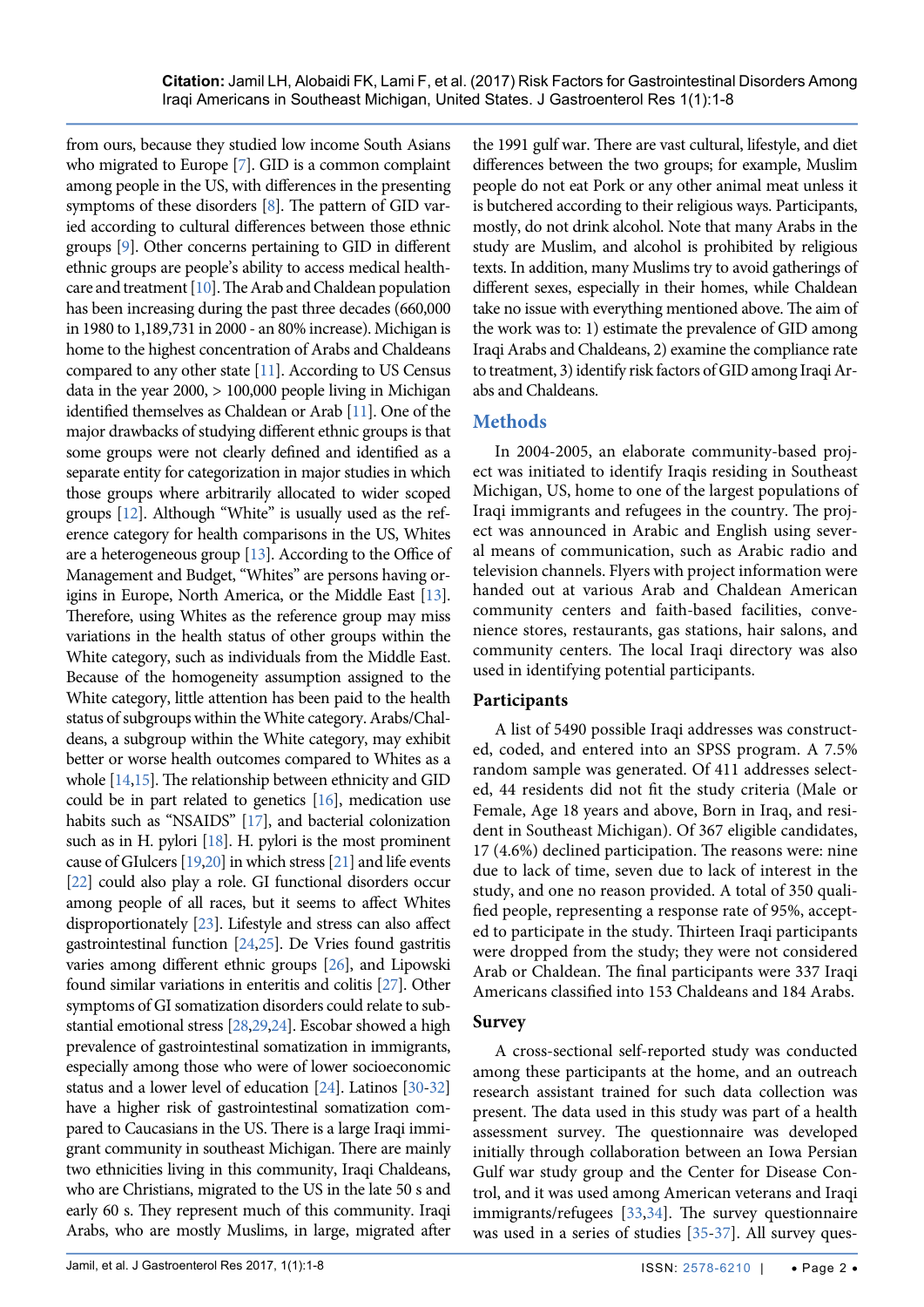tions were administered in Arabic by two Iraqi-born, Arabic-speaking physicians. The inclusion criteria were that participants were Iraqi born and 18 years of age or older when they arrived from Iraq. We chose one person from each household, based on the first eligible person we got in contact with after the household door was opened. The survey contained 33 medical conditions, including gastrointestinal disorders (GID). The participant had to state whether any medical condition had been diagnosed by a primary health care physician and if they received any treatment for that condition. After that, GID were subgrouped into three groups: gastro intestinal diseases (GI diseases), which include ulcer, gastritis, enteritis, and colitis; gastrointestinal functional disorders (GI functional), which include nausea and upset stomach, abdominal pain, vomiting, diarrhea; and gastrointestinal psycho-somatization symptoms (GI Psycho), which include chronic headaches, migraines, chronic fatigue syndrome, difficulty breathing, and sleep disturbance. Participants indicated if they were taking any medications related to their GID. Participants were asked to rate their health at the time of the interview, based on the self-rated health (SRH) scale, which is a Likert-type scale ranging from one for poor health to five for excellent health. It has been shown to predict future health and mortality in healthy persons [\[12,](#page-6-9)[38\]](#page-7-2). The responses were grouped into two categories: responses of excellent to good were given code "1" vs. responses of fair to bad were given code "0". The survey included questions related to Non-Chemical Exposure (NChE) and some may refer to psychosocial stressors and Chemical Environmental exposure (ChE) [\[36](#page-7-3)]. The validated exposures were aggregate NChE dose and aggregate ChE dose [[38](#page-7-2)]. The NChE scale comprises eight questions. Each question consists of two parts (a & b); part (a) asked if the person was exposed to certain stress. If the answer was yes, code "1" was assigned; if the answer was no, code "0" was assigned. Part (b) of the question was answered only if the person marked yes for part (a) of the question. Part (b) asked about the period of exposure (code "1" indicates the period is five or less days, code "2" indicates the period range from six to thirty days, and code "3" indicates the period is thirty-one or more days). Question examples were: having been under small arms fire, witnessed anyone dying, exposure to dead bodies, etc. The range of the stressor scale was 0 to 24 points.The ChE scale included fifteen questions (Each question also comprised two parts, and each part follows the pattern of stressor exposure). Example of questions: smoke from oil well fires, chemicals, and other petrochemical fuels. The range of the scale for ChE was 0 to 45 points.

## **Ethical Clearance**

Study protocol was submitted to the Wayne State University Institutional Review Board. Review and approval was obtained from the Human Investigation Committee (HIC #: 086903B3E).

#### **Statistical Analysis**

For independent continuous variables, we used t-test and chi-square test for independent discrete variables. Several Binary logistic regression analyses were used to predict the risk factors of all types of GID (GI diseases, GI functional and GI psycho), separately and combined, and for SRH. The NChE and ChE scales exhibited excellent psychometric properties with a Cronbach's alpha of > 85. The ChE score and ChE score (ChE+ChE) were combined to be used in the Binary logistic regression analysis, because it was found that no significant predictor came out if we used them separately in any one analysis. However, it showed significant predictors if we entered them individually or combined them. The period of living in the US was used, because it may affect the results of different dietary habits among these groups.

| Item                               | Chaldeans $[n = 153]$ | Arabs [n = 184] | Total [n = 337] |  |
|------------------------------------|-----------------------|-----------------|-----------------|--|
|                                    | Mean (SD)             | Mean (SD)       | Mean (SD)       |  |
| Age                                | 47.9 (6.90)           | 43.6 (7.25)     | 45.5 (7.39)     |  |
| Years in US***                     | 21.8 (10.71)          | 12.2(6.78)      | 16.5 (9.99)     |  |
| ChE***                             | 2.01(3.534)           | 6.34(6.133)     | 4.4(5.54)       |  |
| NChE***                            | 1.11(1.887)           | 3.54(3.183)     | 2.4(2.93)       |  |
| Total (ChE+NChE)***                | 3.12(5.344)           | 9.88(9.132)     | 6.8(8.35)       |  |
| Variable                           | No. (%)               | No. (%)         | No. (%)         |  |
| Male                               | 91 (59.5)             | 99 (53.8)       | 190 (56.4)      |  |
| Married*                           | 128 (83.7)            | 168 (91.3)      | 296 (87.8)      |  |
| High school and above <sup>*</sup> | 67 (43.8)             | 69 (37.5)       | 136 (40.4)      |  |
| Employed***                        | 106 (69.7)            | 76 (41.3)       | 182 (54)        |  |
| Have health insurance***           | 89 (58.2)             | 141 (76.6)      | 230 (68.2)      |  |
| Smoker                             | 58 (37.9)             | 53 (28.8)       | 111(32.9)       |  |
| SRH (Excellent to good)"**         | 113 (73.8)            | 80(43.4)        | 193 (57.3)      |  |

<span id="page-2-0"></span>**Table 1:** Demographic variables by ethnicity of Iraqi Americans.

\*P < 0.05, \*\*P < 0.001.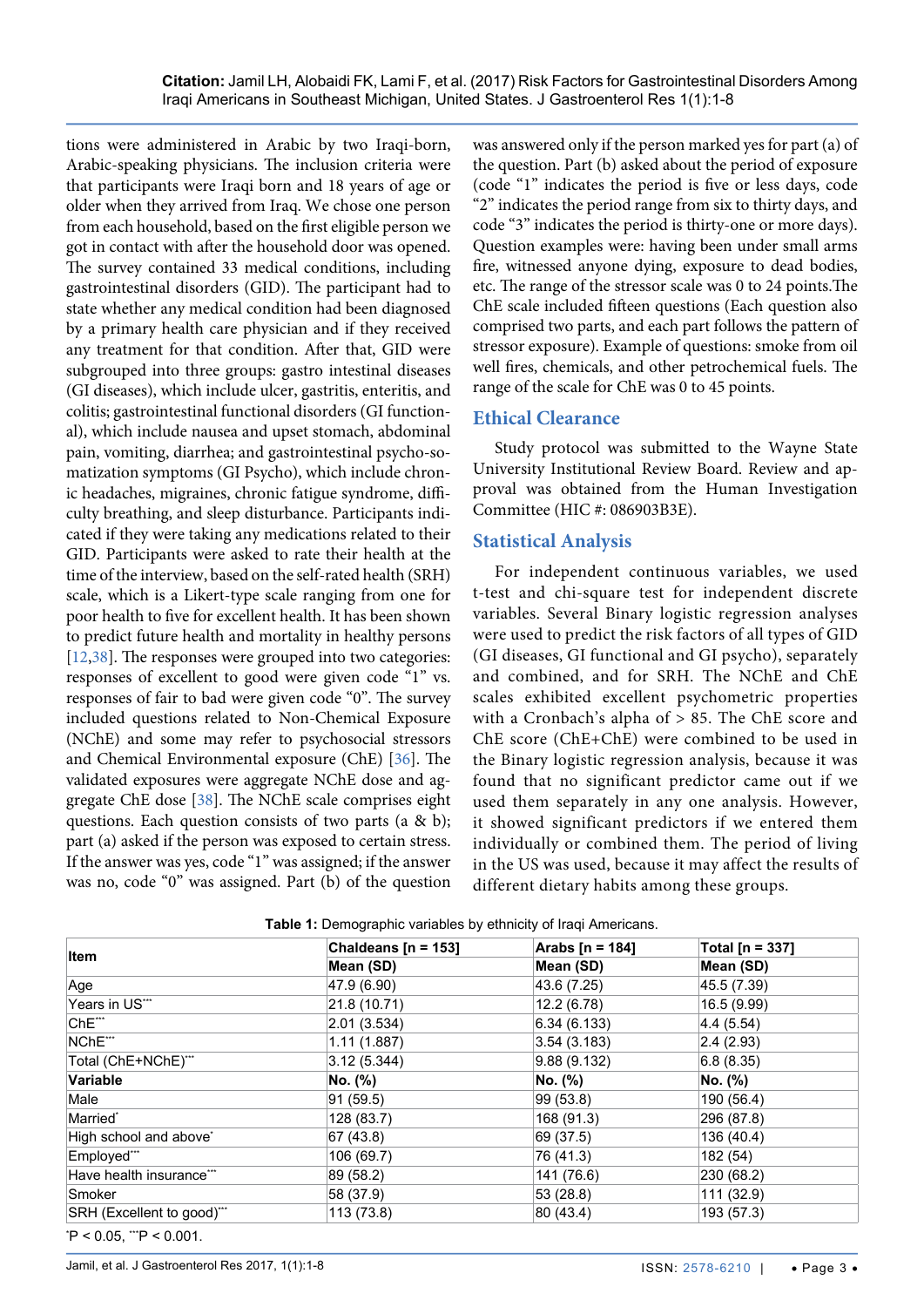#### **Results**

The prevalence rate of all subgroups of GID for the total population was 72.1 (GI diseases 22.6%, GI Functional 22.6%, and GI Psycho 59.1%). Demographic variables are noted in [table 1.](#page-2-0) There were significant differences between the two ethnic groups in their ChE and NChE scores and the number of years lived in the US ([Table](#page-2-0)  [1\)](#page-2-0). [Table 2](#page-3-0) illustrates the prevalence rate of all subgroups of GID by ethnicity. It also shows prevalence of GID by different demographic variables between the two ethnic groups. The prevalence of all GIDs was significantly higher among Arabs (83.7), compared to Chaldeans (58.2%). GI psycho and GI Functional were also significantly higher among Arabs, while there were no significant differences in GI diseases among the two groups. There were significant differences in the prevalence rate of GID between the two ethnic groups when tested for age, employment status, health insurance, smoking status, and SRH. [Table 3](#page-4-0) illustrates the treatment compliance rate of each subgroup of the GID. There were no significant differences between the two groups regarding treatment compliance in all GI diseases, although the compliance rates varied between the two groups. There were significant differences between the two groups in GI Functional disorders, where Iraqi Arab had a significantly higher treatment compliance rate for sore throat, nausea, and abdominal pain. With GI Psycho- treatment compliance, Iraqi Arabs had a significantly higher treatment compliance rate for sleep disturbance, chronic fatigue, and difficulty breathing [\(Table 3\)](#page-4-0). Binary logistic regression analysis was performed to identify risk factors for all GID, GI diseases, GI functional, and GI psycho. Only significant risk factors are noted in [table 4.](#page-4-1) Adjusting for different demographic variables and ChE+NChE exposure, being an Iraqi Arab was the highest risk factor (OR 2.5, 95% CI 1.34-4.80). When each GID subgroup was analyzed, risk factors were different. The combined ChE+NChE were a

<span id="page-3-0"></span>**Table 2:** Prevalence rate of gastrointestinal disorder (GID), GID subgroups and demographic variables of participants by ethnicity with chi-square test.

|                                                | Chaldean ( $n = 153$ ) | Arab ( $n = 184$ ) | Total ( $n = 337$ )<br>No. (%) |  |
|------------------------------------------------|------------------------|--------------------|--------------------------------|--|
| <b>GID and its subgroups</b>                   | No. (%)                | No. (%)            |                                |  |
| GID***                                         | 89 (58.2)              | 154 (83.7)         | 243 (72.1)                     |  |
| GI diseases                                    | 29 (19)                | 47 (25.5)          | 76 (22.6)                      |  |
| GI functional disorders**                      | 36 (23.5)              | 69 (37.5)          | 105 (31.2)                     |  |
| GI psyche-somatic symptoms***                  | 72 (47.1)              | 127 (69)           | 199 (59.1)                     |  |
| Prevalence rate of GID by demography variables |                        |                    |                                |  |
| Age group***                                   |                        |                    |                                |  |
| 32-39 Years                                    | 11(12.4)               | 53 (34.4)          | 64 (26.3)                      |  |
| 40-49 Years                                    | 37(41.6)               | 64 (41.6)          | 101 (41.6)                     |  |
| 50-57 Years                                    | 41 (46.1)              | 37(24)             | 78 (32.1)                      |  |
| Gender                                         |                        |                    |                                |  |
| Male                                           | 52 (58.4)              | 77 (50)            | 129 (53.1)                     |  |
| Female                                         | 37(41.6)               | 77 (50)            | 114 (46.9)                     |  |
| <b>Marital status</b>                          |                        |                    |                                |  |
| Married                                        | 76 (85.4)              | 140 (90.9)         | 216 (88.9)                     |  |
| Single                                         | 13 (14.6)              | 14(9.1)            | 27(11.1)                       |  |
| <b>Education level</b>                         |                        |                    |                                |  |
| Less than high school                          | 55 (61.8)              | 92 (59.7)          | 147 (60.5)                     |  |
| High school or above                           | 34 (38.2)              | 62 (40.3)          | 96 (39.5)                      |  |
| <b>Employment status**</b>                     |                        |                    |                                |  |
| Unemployed                                     | 24 (27)                | 101 (65.6)         | 125 (51.4)                     |  |
| Employed                                       | 65 (73)                | 53 (34.4)          | 118 (48.6)                     |  |
| Health insurance"                              |                        |                    |                                |  |
| No health insurance                            | 34 (38.2)              | 35(22.7)           | 69 (28.4)                      |  |
| Have health insurance                          | 55 (61.8)              | 119 (77.3)         | 174 (71.6)                     |  |
| Smoking status'                                |                        |                    |                                |  |
| Never smoke                                    | 54 (60.7)              | 111(72.1)          | 165 (67.9)                     |  |
| Smoke                                          | 35 (39.3)              | 43 (27.9)          | 78 (32.1)                      |  |
| Self-rated health (SRH)***                     |                        |                    |                                |  |
| Fair/Bad health                                | 31(34.8)               | 101 (65.6)         | 132 (54.3)                     |  |
| Excellent to good health                       | 58 (65.2)              | 53 (34.4)          | 111(45.7)                      |  |
| *P < 0.05, **P < 0.01, ***P < 0.001.           |                        |                    |                                |  |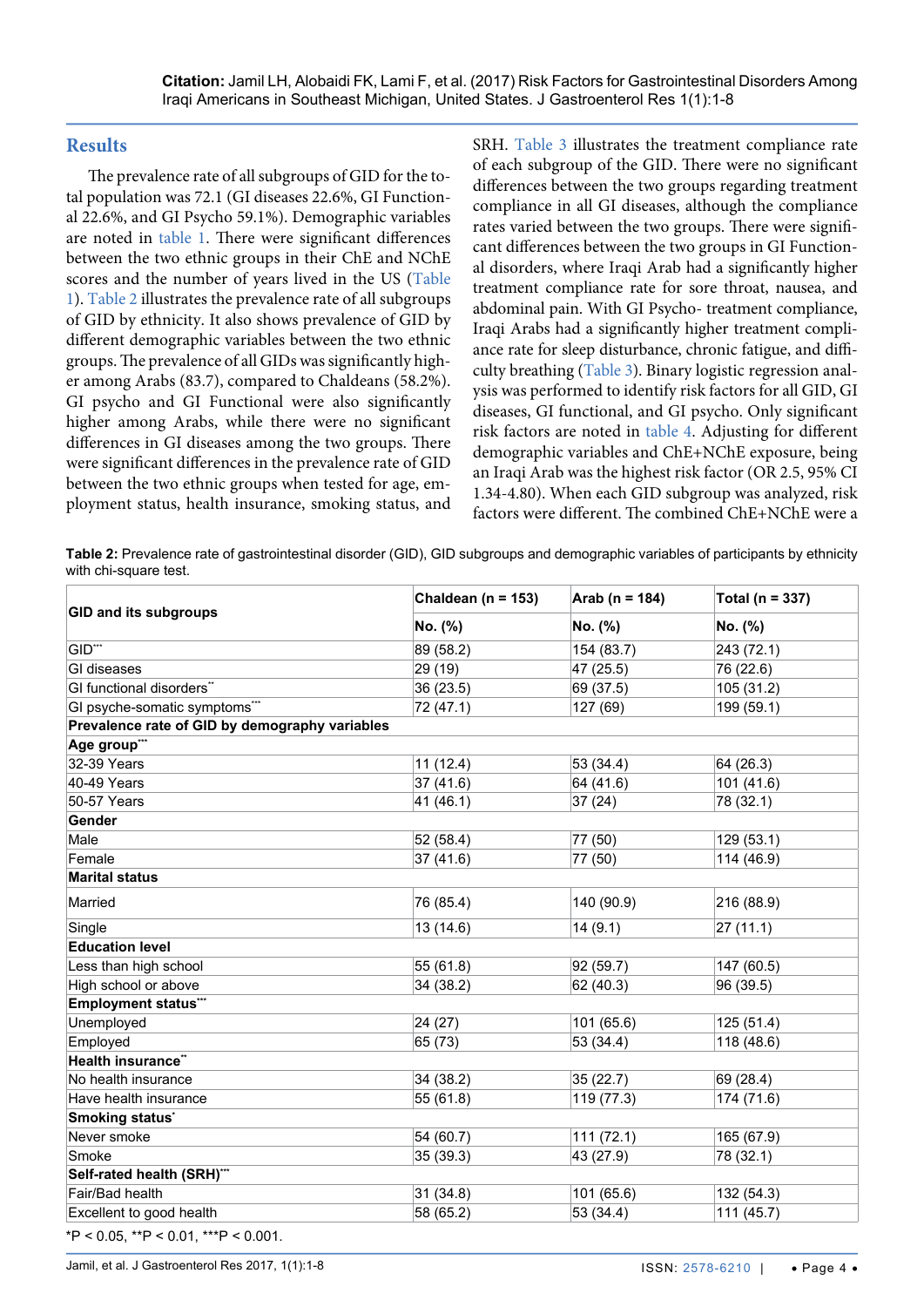**Citation:** Jamil LH, Alobaidi FK, Lami F, et al. (2017) Risk Factors for Gastrointestinal Disorders Among Iraqi Americans in Southeast Michigan, United States. J Gastroenterol Res 1(1):1-8

| <b>GID Subgroups</b>            |                    | Iraqi Chaldeans (n = 153)     |                                               |                    | Iraqi Arabs (m = 184)         |                                               |  |  |
|---------------------------------|--------------------|-------------------------------|-----------------------------------------------|--------------------|-------------------------------|-----------------------------------------------|--|--|
|                                 | # With<br>disorder | # Compliant<br>with treatment | <b>Treatment</b><br>compliance<br>rate $(\%)$ | # With<br>disorder | # Compliant with<br>treatment | <b>Treatment</b><br>compliance<br>rate $(\%)$ |  |  |
| <b>GI Diseases</b>              |                    |                               |                                               |                    |                               |                                               |  |  |
| Ulcer disease                   | 3                  | 3                             | 100                                           | 16                 | 13                            | 81.3                                          |  |  |
| Gastritis                       | 21                 | 13                            | 61.9                                          | 40                 | 26                            | 65.0                                          |  |  |
| Enteritis                       | 5                  | 2                             | 40.0                                          | 5                  | 2                             | 40.0                                          |  |  |
| Colitis                         | 7                  | 3                             | 42.9                                          | 6                  | 4                             | 66.7                                          |  |  |
| <b>GI/Functional disorders</b>  |                    |                               |                                               |                    |                               |                                               |  |  |
| Sore throat <sup>*</sup>        | 16                 | 9                             | 56.3                                          | 37                 | 25                            | 67.6                                          |  |  |
| Nausea <sup>"</sup>             | 11                 | 3                             | 27.3                                          | 37                 | 17                            | 45.9                                          |  |  |
| Vomiting                        | 6                  |                               | 16.7                                          | 10                 | 4                             | 40.0                                          |  |  |
| Chronic diarrhea                | 8                  | 3                             | 37.5                                          | 16                 | 12                            | 75.0                                          |  |  |
| Abdominal pain <sup>*</sup>     | 5                  |                               | 20.0                                          | 19                 | 6                             | 31.6                                          |  |  |
| Gl/Psycho-somatization symptoms |                    |                               |                                               |                    |                               |                                               |  |  |
| Chronic headaches               | 12                 | 9                             | 75.0                                          | 66                 | 58                            | 87.9                                          |  |  |
| Migraines                       | 5                  | 4                             | 80.0                                          | 39                 | 28                            | 71.8                                          |  |  |
| Sleep disturbance***            | 52                 | 4                             | 7.7                                           | 100                | 58                            | 58.0                                          |  |  |
| Chronic fatigue <sup>*</sup>    | 23                 | 6                             | 26.1                                          | 54                 | 27                            | 50.0                                          |  |  |
| Difficulty breathing"           | 12                 |                               | 8.3                                           | 21                 | 13                            | 61.9                                          |  |  |

<span id="page-4-0"></span>**Table 3:** Rate of treatment compliance and test of significant between Iraqi Chaldeans and Iraqi Arabs.

\*P < 0.05, \*\*P < 0.01, \*\*P < 0.001.

<span id="page-4-1"></span>**Table 4:** Binary logistic regression analysis for GI medical conditions to predict risk factors.

|                                                             |         | Sig.  |           | 95% C.I. for OR |              |  |  |
|-------------------------------------------------------------|---------|-------|-----------|-----------------|--------------|--|--|
| <b>Binary logistic regression analysis</b>                  | в       |       | Odd ratio | Lower           | <b>Upper</b> |  |  |
| likelihood of having one or more GID <sup>*</sup>           |         |       |           |                 |              |  |  |
| SRH/Excellent to good (Ref.)                                | 2.05    | 0.000 | 7.79      | 3.56            | 17.01        |  |  |
| ChE+NChE scale (higher is bad)                              | 0.39    | 0.008 | 1.47      | 1.11            | 1.96         |  |  |
| Arab vs. Chaldean (Ref)                                     | 0.93    | 0.004 | 2.53      | 1.34            | 4.80         |  |  |
| Years in US [Lowest = 2 years, Highest = 46 years]          | 0.04    | 0.022 | 1.04      | 1.01            | 1.08         |  |  |
| Likelihood of having one or more GI disease*                |         |       |           |                 |              |  |  |
| ChE+NChE scale (higher is bad)                              | 0.48    | 0.000 | 1.62      | 1.25            | 2.11         |  |  |
| SRH/Excellent to good (Ref.)                                | 0.91    | 0.008 | 2.47      | 1.27            | 4.83         |  |  |
| Employed vs. Unemployed (Ref.)                              | 0.85    | 0.020 | 2.34      | 1.15            | 4.77         |  |  |
| Female vs. Male (Ref.)                                      | 0.75    | 0.028 | 2.12      | 1.08            | 4.14         |  |  |
| Years in US [Lowest = 2 years, Highest = 46 years]          | 0.06    | 0.010 | 1.06      | 1.01            | 1.10         |  |  |
| Likelihood of having one or more GI Functional disorders'   |         |       |           |                 |              |  |  |
| ChE+NChE scale (higher is bad)                              | 0.40    | 0.000 | 1.48      | 1.19            | 1.85         |  |  |
| Age in year                                                 | $-0.04$ | 0.049 | 0.96      | 0.93            | 1.00         |  |  |
| SRH/Excellent to good (Ref.)                                | 0.62    | 0.039 | 1.87      | 1.03            | 3.38         |  |  |
| Likelihood of having one or more GI Psychosomatic symptoms' |         |       |           |                 |              |  |  |
| SRH/Excellent to good (Ref.)                                | 2.09    | 0.000 | 8.10      | 4.23            | 15.51        |  |  |
| Female vs. Male (Ref.)                                      | 0.62    | 0.049 | 1.86      | 1.00            | 3.44         |  |  |
| Single vs. Married (Ref.)                                   | $-0.78$ | 0.056 | 0.46      | 0.20            | 1.02         |  |  |

**Variables enter the equation in each of the four tests above were as follows:** Ethnicity, age, gender, marital status, employment status, health insurance, years in US, smoking status, total of ChE+NChE and SRH.

**Note:** Only significant results were presented in each analysis.

predictor for GID, GI diseases, and GI Functional; while SRH was a predictor in all GIDs and its subgroup, other risk predictors were found. Some share in more than one analysis or only found in one analysis. The Arab was predictor in GID, female was predictor in GI diseases and GI Psychosomatic symptoms, years in US in GIDs and GI disease, employment in GI disease and age in GI

Functional disorders, and married in GI Psychosomatic symptoms ([Table 4](#page-4-1)).

#### **Discussion**

The overall results of this study show GID overall are more prevalent among Iraqi Arabs (83.7%), compared to Iraqi Chaldeans (58.2%). This was based on a random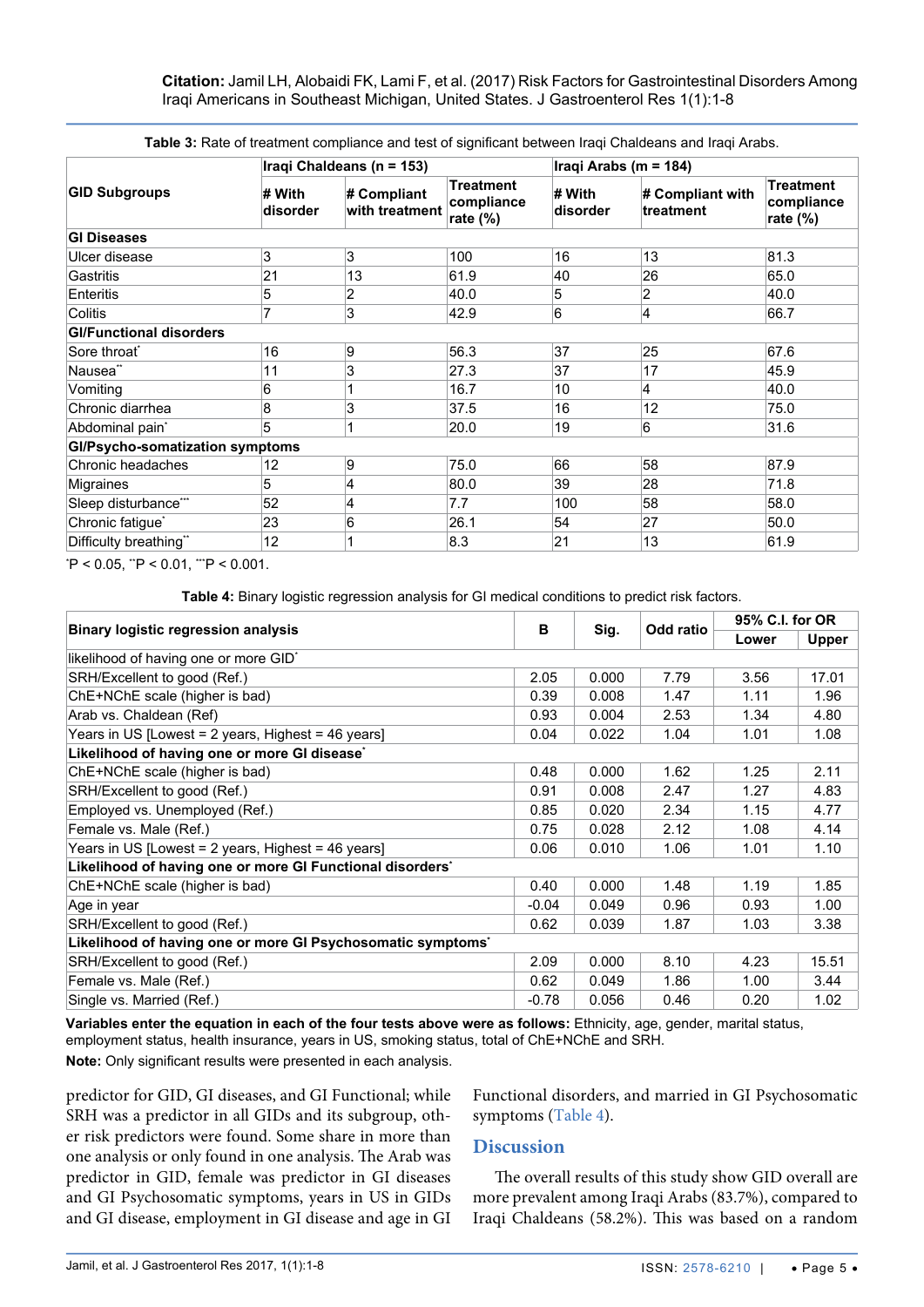sample of two ethnic groups, who immigrated from the same country, share a common culture, a common lifestyle, and reside in Southeast Michigan, but are different in religion, as Chaldean are Christian, while the Arab was mainly Muslim. There were no significant differences between the two ethnicities concerning compliance to treatment for GI diseases but for other disorders. Iraqi Arabs were more likely to comply with GI Functional symptoms, GI psycho, Ethnicity, and most of the GI disease. SRH were risk factors when testing all GIDs. When GID subgroups were tested, risk factors were identified. SRH (Worse to Bad) was a risk factor among all GIDs and its subgroup.

The prevalence rate of all subgroups of GID in our study group was 72.1%. However, the prevalence rate of GID in the Arab group was higher (83.7%) than in the Chaldean group (58.2%), and the difference was significant. One explanation is that most of the Iraqi Arabs who live in the US entered the country after the 1991 Gulf War. This could explain the significant differences of the combined ChE and NChE exposure between the two ethnic groups. Although 76.6% of Iraqi Arabs have health insurance, compared to 58.2% of Iraqi Chaldeans, the prevalence rate of all types of GID was significantly higher among Arabs. Such differences were in agreement with Zuckerman (1996), who found a significant difference in health-care-seeking behaviors related to bowel complaints between Hispanics versus non-Hispanic whites. Doll's (1951) study showed differences in ethnicity in relation to gastric and duodenal ulcers and concluded differences could be related to genetic predisposition, while Gurjeet (2003) showed differences could be related to distribution of H. pylori infection among Endoscope patients in the North Eastern Peninsular of Malaysia. On the other hand, Antony's [\[39](#page-7-5)] study showed no relation between ethnicity and pressure ulcers. Gastritis has also been shown to vary between different ethnicities [[3](#page-6-31)[,4\]](#page-6-1) and Gurjeet [\[40\]](#page-7-6) showed difference in GI disorders among different ethnic groups, while Campbell showed a significant difference in H. pylori rate of colonization regarding ethnicity. In addition, certain ethnicities are more prone to certain GI diseases, such as colitis, compared to people of other ethnicities [[41](#page-7-7),[42](#page-7-8)]. The significant differences between those two ethnic groups concerning all subgroups of GID and their risk factors and most subgroups of the GID will help primary health care, public health institutes, and non-profit community organizations consider the results when they deal with the Iraqi Arab/Chaldean community, in particular, and other ethnic groups, in general, or in establishing educational programs to help the community. This was the recommendation from De Vries's (De Vries, 2008) study, which showed migrant communities constitute a possible target population for primary prevention of H. pylori-related complications in low incidence countries, and Ekblad [[43](#page-7-4)] showed the importance of immigrant status in health care and social insurance and its effects on the community.

# **Limitations and Strength of the Study**

The survey of the original study assessed the health of the Iraqi community in Southeast Michigan. Several questions, which could relate to identified risk factors for GID, were not included in the survey. Also, the responses of the participants were, naturally, self-reported answers. However, the strength of the study was based on having a random sample of participants. Iraqi Arabs and Iraqi Chaldean (the two groups of the study) descend from the same country, share a common culture, and reside in Southeast Michigan. The only difference between the two groups was in ethnicity.

# **Conclusion**

The study was based on a random sample of participants who emigrated to the US from Iraq at different times, and although they share a lot of common things, they differ in ethnicity (Arab and Chaldean). The data analysis of the participants indicates differences between the two ethnic groups in most of their demographic variables, ChE, NChE exposure, and even in reporting SRH. The prevalence rate of all GID was 72.1%; however, there was a significant difference in GID, including GI functional symptoms and GI psycho between Iraqi Arabs and Iraqi Chaldeans, with Chaldeans having a lower prevalence rate in all subgroups of GID. Significant impact differences of ChE and NChE exposure on the two ethnic groups could explain the difference impact on GID. Also, treatment compliance was different between the two groups in some GI psycho, where Iraqi Arabs were more compliant, but Chaldeans reported better health than Arabs at the time of the interview. The difference was significant. Applying Binary logistic regression analysis for each GID and each of its subgroups showed several risk predictor factors, such as age, gender, marital status, years in the US, which should be considered in any educational preventive program for the community and could help primary healthcare when dealing with such problems.

# **Acknowledgements**

The authors thank Pfizer Corporation for providing financial support to collect the original survey data (Health Assessment of Iraqi People Residing in Southeast Michigan 2003-3004). Thanks go also to Pierre Yaldo who reviews the language of the manuscript. The content is solely the responsibility of the authors and does not necessarily represent the official views of the Pfizer Corporation.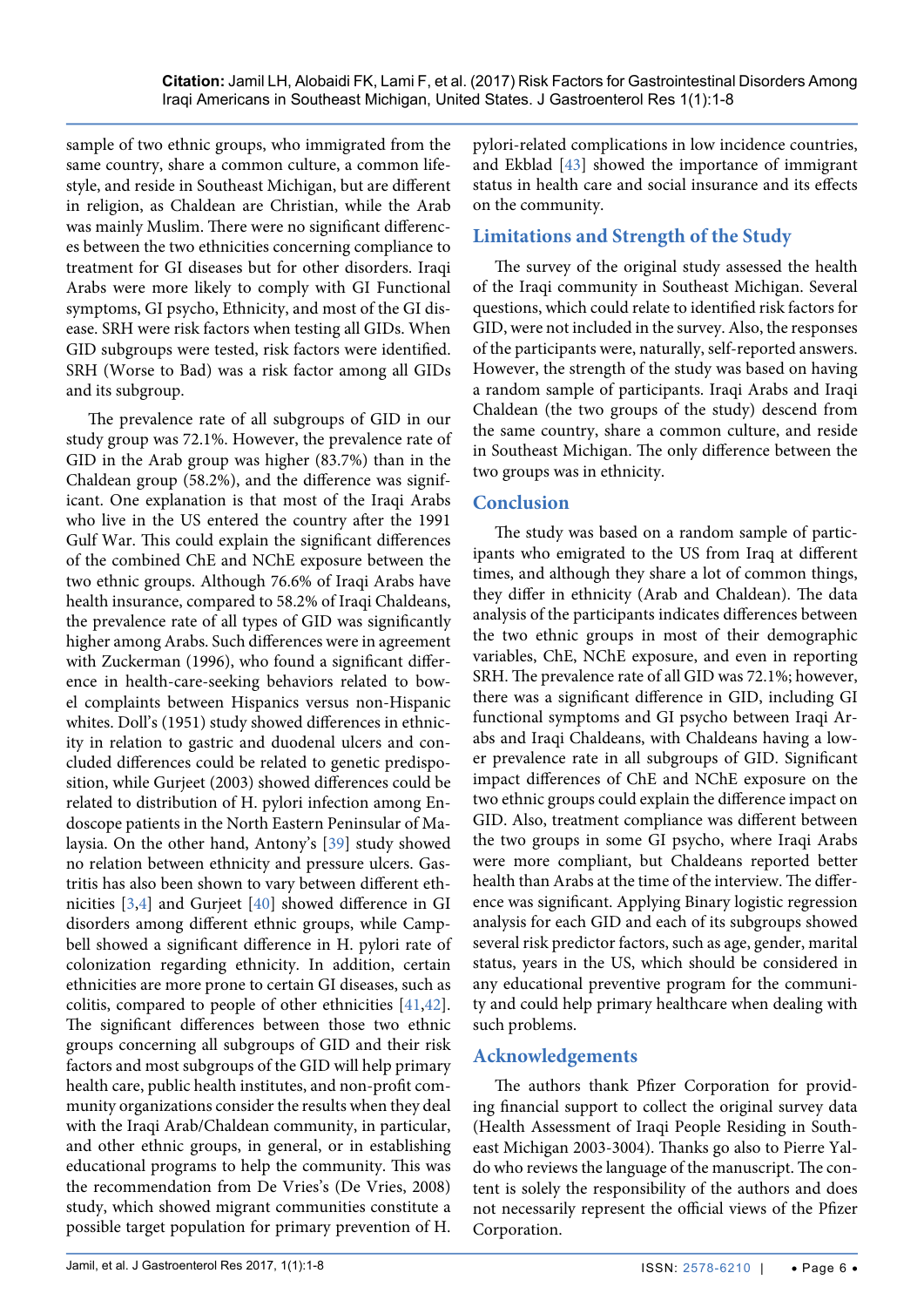#### **References**

- <span id="page-6-0"></span>1. [Kaur G, Nye Naing N \(2003\) Prevalence and Ethnic Distribu](https://www.ncbi.nlm.nih.gov/pubmed/?term=Prevalence+and+Ethnic+Distribution+of+Helicobacter+Malaysia)[tion of Helicobacter Malaysia. Malays J Med Sci 10: 66-70.](https://www.ncbi.nlm.nih.gov/pubmed/?term=Prevalence+and+Ethnic+Distribution+of+Helicobacter+Malaysia)
- 2. [Halder G, Locke III R, Schleck CD, et al. \(2007\) Natural](https://www.ncbi.nlm.nih.gov/pubmed/17678917https:/www.ncbi.nlm.nih.gov/pubmed/?term=Schleck%20CD%5BAuthor%5D&cauthor=true&cauthor_uid=17678917)  [History of Functional Gastrointestinal Disorders: A 12-year](https://www.ncbi.nlm.nih.gov/pubmed/17678917https:/www.ncbi.nlm.nih.gov/pubmed/?term=Schleck%20CD%5BAuthor%5D&cauthor=true&cauthor_uid=17678917)  [Longitudinal Population-Based Study. Gastroenterology](https://www.ncbi.nlm.nih.gov/pubmed/17678917https:/www.ncbi.nlm.nih.gov/pubmed/?term=Schleck%20CD%5BAuthor%5D&cauthor=true&cauthor_uid=17678917)  [133: 799-807.](https://www.ncbi.nlm.nih.gov/pubmed/17678917https:/www.ncbi.nlm.nih.gov/pubmed/?term=Schleck%20CD%5BAuthor%5D&cauthor=true&cauthor_uid=17678917)
- <span id="page-6-31"></span>3. [Abdullah M, Ohtsuka H, Rani AA, et al. \(2009\) Helicobacter](https://www.ncbi.nlm.nih.gov/pmc/articles/PMC2764971/)  [pylori infection and gastropathy: A comparison between In](https://www.ncbi.nlm.nih.gov/pmc/articles/PMC2764971/)[donesian and Japanese patients. World J Gastroenterol 15:](https://www.ncbi.nlm.nih.gov/pmc/articles/PMC2764971/)  [4928-4931.](https://www.ncbi.nlm.nih.gov/pmc/articles/PMC2764971/)
- <span id="page-6-1"></span>4. Zhou H, Yao M, [Cheng GY, et al. \(2011\) Prevalence and](https://www.ncbi.nlm.nih.gov/pubmed/?term=Prevalence+and+Associated+Factors+of+Functional+Gastrointestinal+Disorders+and+Bowel+Habits+in+Chinese+Adolescents%3A+A+School-based+Study)  [Associated Factors of Functional Gastrointestinal Disorders](https://www.ncbi.nlm.nih.gov/pubmed/?term=Prevalence+and+Associated+Factors+of+Functional+Gastrointestinal+Disorders+and+Bowel+Habits+in+Chinese+Adolescents%3A+A+School-based+Study)  [and Bowel Habits in Chinese Adolescents: A School-based](https://www.ncbi.nlm.nih.gov/pubmed/?term=Prevalence+and+Associated+Factors+of+Functional+Gastrointestinal+Disorders+and+Bowel+Habits+in+Chinese+Adolescents%3A+A+School-based+Study)  [Study. J Pediatr Gastroenterol Nutr 53: 168-173.](https://www.ncbi.nlm.nih.gov/pubmed/?term=Prevalence+and+Associated+Factors+of+Functional+Gastrointestinal+Disorders+and+Bowel+Habits+in+Chinese+Adolescents%3A+A+School-based+Study)
- <span id="page-6-2"></span>5. [Miwa H \(2011\) Life style in persons with functional gastroin](https://www.ncbi.nlm.nih.gov/pubmed/?term=Life+style+in+persons+with+functional+gastrointestinal+disorders--large-scale+internet+survey+of+lifestyle+in+Japan)[testinal disorders--large-scale internet survey of lifestyle in](https://www.ncbi.nlm.nih.gov/pubmed/?term=Life+style+in+persons+with+functional+gastrointestinal+disorders--large-scale+internet+survey+of+lifestyle+in+Japan)  [Japan. Neurogastroenterol Motil 24: 464-471.](https://www.ncbi.nlm.nih.gov/pubmed/?term=Life+style+in+persons+with+functional+gastrointestinal+disorders--large-scale+internet+survey+of+lifestyle+in+Japan)
- <span id="page-6-3"></span>6. [Hongo M \(2011\) Epidemiology](https://www.ncbi.nlm.nih.gov/pubmed/?term=Epidemiology+of+FGID+symptoms+in+Japanese+general+population+with+reference+to+life+style) of FGID symptoms in Japa[nese general population with reference to life style. J Gas](https://www.ncbi.nlm.nih.gov/pubmed/?term=Epidemiology+of+FGID+symptoms+in+Japanese+general+population+with+reference+to+life+style)[troenterol Hepatol](https://www.ncbi.nlm.nih.gov/pubmed/?term=Epidemiology+of+FGID+symptoms+in+Japanese+general+population+with+reference+to+life+style) 3: 19-22.
- <span id="page-6-4"></span>7. [Holmboe-Ottesen G, Wandel M \(2012\) Changes in dietary](https://www.ncbi.nlm.nih.gov/pubmed/?term=Changes+in+dietary+habits+after+migration+and+consequences+for+health%3A+a+focus+on+South+Asians+in+Europe)  [habits after migration and consequences for health: a focus](https://www.ncbi.nlm.nih.gov/pubmed/?term=Changes+in+dietary+habits+after+migration+and+consequences+for+health%3A+a+focus+on+South+Asians+in+Europe)  [on South Asians in Europe. Food Nutr Res 56.](https://www.ncbi.nlm.nih.gov/pubmed/?term=Changes+in+dietary+habits+after+migration+and+consequences+for+health%3A+a+focus+on+South+Asians+in+Europe)
- <span id="page-6-5"></span>8. Sobieraj DM, Coleman SM, [Coleman CI \(2011\) US prev](https://www.ncbi.nlm.nih.gov/pubmed/22200062)[alence of upper gastrointestinal symptoms: a systematic](https://www.ncbi.nlm.nih.gov/pubmed/22200062)  [literature review. Am J Manag Care 17: 449-458.](https://www.ncbi.nlm.nih.gov/pubmed/22200062)
- <span id="page-6-6"></span>9. [Everhart, James E \(2008\) Abdominal Wall Hernia. In:](https://www.niddk.nih.gov/about-niddk/strategic-plans-reports/Pages/burden-digestive-diseases-united-states.aspx)  [James E, Everhart, The Burden of Digestive Diseases in](https://www.niddk.nih.gov/about-niddk/strategic-plans-reports/Pages/burden-digestive-diseases-united-states.aspx)  [the United States, National Institute of Diabetes and Diges](https://www.niddk.nih.gov/about-niddk/strategic-plans-reports/Pages/burden-digestive-diseases-united-states.aspx)[tive and Kidney Diseases 93-95.](https://www.niddk.nih.gov/about-niddk/strategic-plans-reports/Pages/burden-digestive-diseases-united-states.aspx)
- <span id="page-6-7"></span>10. [Zuckerman MJ, Guerra LG, Drossman DA, et al. \(1996\)](https://www.ncbi.nlm.nih.gov/pubmed/?term=Health-care-seeking+behaviors+related+to+bowel+complaints.+Hispanics+versus+non-Hispanic+whites)  [Health-care-seeking behaviors related to bowel complaints.](https://www.ncbi.nlm.nih.gov/pubmed/?term=Health-care-seeking+behaviors+related+to+bowel+complaints.+Hispanics+versus+non-Hispanic+whites)  [Hispanics versus non-Hispanic whites. Dig Dis Sci 41: 77-82.](https://www.ncbi.nlm.nih.gov/pubmed/?term=Health-care-seeking+behaviors+related+to+bowel+complaints.+Hispanics+versus+non-Hispanic+whites)
- <span id="page-6-8"></span>11. [De la Cruz GP, Brittingham A \(2003\) The Arab Population](https://www.census.gov/prod/2003pubs/c2kbr-23.pdf)  [2000. US Department of Commerce; Economics and Sta](https://www.census.gov/prod/2003pubs/c2kbr-23.pdf)[tistics Administration 62: 1-12.](https://www.census.gov/prod/2003pubs/c2kbr-23.pdf)
- <span id="page-6-9"></span>12. [Skrondal A, Rabe-Hesketh S \(2008\) Classical latent vari](http://escholarship.org/uc/item/3gz2p5ch)[able modeling. Statistical Methods in Medical Research 17.](http://escholarship.org/uc/item/3gz2p5ch)
- <span id="page-6-10"></span>13. [\(2010\) Office of Management and Budget. Revisions to the](https://nces.ed.gov/programs/handbook/data/pdf/Appendix_A.pdf)  [Standards for the Classification of Federal Data on Race](https://nces.ed.gov/programs/handbook/data/pdf/Appendix_A.pdf)  [and Ethnicity 1-3.](https://nces.ed.gov/programs/handbook/data/pdf/Appendix_A.pdf)
- <span id="page-6-11"></span>14. [Dallo FJ, Borrell LN \(2006\) Self-reported diabetes and hy](https://www.ncbi.nlm.nih.gov/pubmed/16937607)[pertension among Arab Americans in the United States.](https://www.ncbi.nlm.nih.gov/pubmed/16937607)  [Ethn Dis 16: 699-705.](https://www.ncbi.nlm.nih.gov/pubmed/16937607)
- <span id="page-6-12"></span>15. [Jamil H, Fakhouri M, Dallo F, et al. \(2008\) Self-Reported](https://www.ncbi.nlm.nih.gov/pubmed/?term=Self-Reported+Heart+Disease+among+Arab+and+Chaldean+American+Women+Residing+in+Southeast+Michigan)  [Heart Disease among Arab and Chaldean American Wom](https://www.ncbi.nlm.nih.gov/pubmed/?term=Self-Reported+Heart+Disease+among+Arab+and+Chaldean+American+Women+Residing+in+Southeast+Michigan)[en Residing in Southeast Michigan. Ethn Dis 18: 19-25.](https://www.ncbi.nlm.nih.gov/pubmed/?term=Self-Reported+Heart+Disease+among+Arab+and+Chaldean+American+Women+Residing+in+Southeast+Michigan)
- <span id="page-6-13"></span>16. [Doll R, Kellock TD \(1951\) The separate inheritance of gas](https://www.ncbi.nlm.nih.gov/pubmed/14903774)[tric and duodenal ulcers. Ann Eugen 16: 231-240.](https://www.ncbi.nlm.nih.gov/pubmed/14903774)
- <span id="page-6-14"></span>17. [Kaur G, Raj SM \(2002\) Study of the concordance between](https://www.ncbi.nlm.nih.gov/pubmed/11993896)  [endoscopic gastritis and histological gastritis in an area](https://www.ncbi.nlm.nih.gov/pubmed/11993896)  [with a low background prevalence of Helicobacter pylori](https://www.ncbi.nlm.nih.gov/pubmed/11993896)  [infection. Singapore Med J 43: 90-92.](https://www.ncbi.nlm.nih.gov/pubmed/11993896)
- <span id="page-6-15"></span>18. [Campbell, Gary D, Mary E, et al. \(2004\) Racial and Ethnic](https://www.ncbi.nlm.nih.gov/books/NBK25522/)  [Identification, Official Classifications, and Health Dispari](https://www.ncbi.nlm.nih.gov/books/NBK25522/)-

[ties. National Research Council \(US\) Panel on Race, Eth](https://www.ncbi.nlm.nih.gov/books/NBK25522/)[nicity, and Health in Later Life; Anderson NB, Bulatao RA,](https://www.ncbi.nlm.nih.gov/books/NBK25522/)  [Cohen B, editors. Washington \(DC\):](https://www.ncbi.nlm.nih.gov/books/NBK25522/) National Academies [Press \(US\).](https://www.ncbi.nlm.nih.gov/books/NBK25522/)

- <span id="page-6-16"></span>19. [Ciociola AA, McSorley DJ, Turner K, et al. \(1999\) Helico](https://www.ncbi.nlm.nih.gov/pubmed/?term=Helicobacter+pylori+infection+rates+in+duodenal+ulcer+patients+in+the+United+States+may+be+lower+than+previously+estimated)[bacter pylori infection rates in duodenal ulcer patients in the](https://www.ncbi.nlm.nih.gov/pubmed/?term=Helicobacter+pylori+infection+rates+in+duodenal+ulcer+patients+in+the+United+States+may+be+lower+than+previously+estimated)  [United States may be lower than previously estimated. Am](https://www.ncbi.nlm.nih.gov/pubmed/?term=Helicobacter+pylori+infection+rates+in+duodenal+ulcer+patients+in+the+United+States+may+be+lower+than+previously+estimated)  [J Gastroenterology 94: 1834-1840.](https://www.ncbi.nlm.nih.gov/pubmed/?term=Helicobacter+pylori+infection+rates+in+duodenal+ulcer+patients+in+the+United+States+may+be+lower+than+previously+estimated)
- <span id="page-6-17"></span>20. [Guo G, Jia K, Shi Y, et al. \(2009\) Psychological stress en](https://www.ncbi.nlm.nih.gov/pubmed/?term=Psychological+stress+enhances+the+colonization+of+the+stomach+by+Helicobacter+pylori+in+the+BALB%2Fc+mouse)[hances the colonization of the stomach by Helicobacter py](https://www.ncbi.nlm.nih.gov/pubmed/?term=Psychological+stress+enhances+the+colonization+of+the+stomach+by+Helicobacter+pylori+in+the+BALB%2Fc+mouse)[lori in the BALB/c mouse. Stress 12: 478-485.](https://www.ncbi.nlm.nih.gov/pubmed/?term=Psychological+stress+enhances+the+colonization+of+the+stomach+by+Helicobacter+pylori+in+the+BALB%2Fc+mouse)
- <span id="page-6-18"></span>21. [Bennet E, Beaurepaire J, Langeluddecke P, et al. \(1991\)](https://www.ncbi.nlm.nih.gov/pubmed/1920185)  [Life stress and non-ulcer dyspepsia: a case-control study. J](https://www.ncbi.nlm.nih.gov/pubmed/1920185)  [Psychosom Res 35: 579-590.](https://www.ncbi.nlm.nih.gov/pubmed/1920185)
- <span id="page-6-19"></span>22. [Haug TT, Wilhelmsen I, Berstad A, et al. \(1995\) Life events](https://www.ncbi.nlm.nih.gov/pubmed/7569758)  [and stress in patients with functional dyspepsia compared](https://www.ncbi.nlm.nih.gov/pubmed/7569758)  [with patients with duodenal ulcer and healthy controls.](https://www.ncbi.nlm.nih.gov/pubmed/7569758)  [Scand J Gastroenterol. 30: 524-530.](https://www.ncbi.nlm.nih.gov/pubmed/7569758)
- <span id="page-6-20"></span>23. [Li BU, Misiewicz L \(2003\) Cyclic vomiting: A brain-gut disor](https://www.ncbi.nlm.nih.gov/pubmed/14562585)[der. Gastroenterol Clin North Am 32: 997-1019.](https://www.ncbi.nlm.nih.gov/pubmed/14562585)
- <span id="page-6-21"></span>24. [Escobar JI, Rubio-Stipec M, Canino G, et al. \(1989\) Somat](https://www.ncbi.nlm.nih.gov/pubmed/?term=Somatic+symptom+index+(SSI)%3A+a+new+and+abridged+somatization+construct.+Prevalence+and+epidemiological+correlates+in+two+large+community+samples)[ic symptom index \(SSI\): a new and abridged somatization](https://www.ncbi.nlm.nih.gov/pubmed/?term=Somatic+symptom+index+(SSI)%3A+a+new+and+abridged+somatization+construct.+Prevalence+and+epidemiological+correlates+in+two+large+community+samples)  [construct. Prevalence and epidemiological correlates in two](https://www.ncbi.nlm.nih.gov/pubmed/?term=Somatic+symptom+index+(SSI)%3A+a+new+and+abridged+somatization+construct.+Prevalence+and+epidemiological+correlates+in+two+large+community+samples)  [large community samples. J Nerv Ment Dis 177: 140-146.](https://www.ncbi.nlm.nih.gov/pubmed/?term=Somatic+symptom+index+(SSI)%3A+a+new+and+abridged+somatization+construct.+Prevalence+and+epidemiological+correlates+in+two+large+community+samples)
- <span id="page-6-22"></span>25. [Pinto C, Lele MV, Joglekar AS, et al. \(2000\) Stressful life](https://www.ncbi.nlm.nih.gov/pubmed/11273536)[events, anxiety, depression and coping in patients of irrita](https://www.ncbi.nlm.nih.gov/pubmed/11273536)[ble bowel syndrome. J Assoc Physicians India 48: 589-593.](https://www.ncbi.nlm.nih.gov/pubmed/11273536)
- <span id="page-6-23"></span>26. De Vries AC, Van Driel HF, Richardus JH, [et al. \(2008\) Mi](https://www.ncbi.nlm.nih.gov/pubmed/?term=Migrant+communities+constitute+a+possible+target+population+for+primary+prevention+of+Helicobacter+pylori-related+complications+in+low+incidence+countries.+Department+of+Gastroenterology+and+Hepatology%2C+Erasmus+M)[grant communities constitute a possible target population](https://www.ncbi.nlm.nih.gov/pubmed/?term=Migrant+communities+constitute+a+possible+target+population+for+primary+prevention+of+Helicobacter+pylori-related+complications+in+low+incidence+countries.+Department+of+Gastroenterology+and+Hepatology%2C+Erasmus+M)  [for primary prevention of Helicobacter pylori-related compli](https://www.ncbi.nlm.nih.gov/pubmed/?term=Migrant+communities+constitute+a+possible+target+population+for+primary+prevention+of+Helicobacter+pylori-related+complications+in+low+incidence+countries.+Department+of+Gastroenterology+and+Hepatology%2C+Erasmus+M)[cations in low incidence countries. Department of Gastro](https://www.ncbi.nlm.nih.gov/pubmed/?term=Migrant+communities+constitute+a+possible+target+population+for+primary+prevention+of+Helicobacter+pylori-related+complications+in+low+incidence+countries.+Department+of+Gastroenterology+and+Hepatology%2C+Erasmus+M)[enterology and Hepatology, Erasmus MC University Medi](https://www.ncbi.nlm.nih.gov/pubmed/?term=Migrant+communities+constitute+a+possible+target+population+for+primary+prevention+of+Helicobacter+pylori-related+complications+in+low+incidence+countries.+Department+of+Gastroenterology+and+Hepatology%2C+Erasmus+M)[cal Center Rotterdam, the Netherlands 43: 403-409.](https://www.ncbi.nlm.nih.gov/pubmed/?term=Migrant+communities+constitute+a+possible+target+population+for+primary+prevention+of+Helicobacter+pylori-related+complications+in+low+incidence+countries.+Department+of+Gastroenterology+and+Hepatology%2C+Erasmus+M)
- <span id="page-6-24"></span>27. [Lipowski J \(1988\) Somatization: The concept and its clinical](https://www.ncbi.nlm.nih.gov/pubmed/3056044)  [application. Am J Psychiatry 145: 1358-1368.](https://www.ncbi.nlm.nih.gov/pubmed/3056044)
- <span id="page-6-25"></span>28. [Kleinman A \(1982\) Neurasthenia and depression: a study](file:///E:/Clinmed/TSP/TSP%20Articles/tspo/Volume%201/Vol%201.1/tspo_Ai/Neurasthenia and depression: a study of somatization and culture in China)  [of somatization and culture in China. Cult Med Psychiatry](file:///E:/Clinmed/TSP/TSP%20Articles/tspo/Volume%201/Vol%201.1/tspo_Ai/Neurasthenia and depression: a study of somatization and culture in China)  [6:117-190.](file:///E:/Clinmed/TSP/TSP%20Articles/tspo/Volume%201/Vol%201.1/tspo_Ai/Neurasthenia and depression: a study of somatization and culture in China)
- <span id="page-6-26"></span>29. [Escobar JL, Randolph ET, Hill M \(1986\) Symptoms of](https://www.ncbi.nlm.nih.gov/pubmed/3757542)  [schizophrenia in Hispanic and Anglo veterans. Cult Med](https://www.ncbi.nlm.nih.gov/pubmed/3757542)  [Psychiatry 10: 259-276.](https://www.ncbi.nlm.nih.gov/pubmed/3757542)
- <span id="page-6-27"></span>30. [Mezzich JE, Raab ES \(1980\) Depressive symptomatology](https://www.ncbi.nlm.nih.gov/pubmed/7396661)  [across the Americas. Arch Gen Psychiatry. 37: 818-823.](https://www.ncbi.nlm.nih.gov/pubmed/7396661)
- 31. [Kohn R, Flaherty JA, Levav I \(1989\) Somatic symptoms](https://www.ncbi.nlm.nih.gov/pubmed/2628379)  [among older Soviet immigrants: an exploratory study. Int J](https://www.ncbi.nlm.nih.gov/pubmed/2628379)  [Soc Psychiatry 35: 350-360.](https://www.ncbi.nlm.nih.gov/pubmed/2628379)
- <span id="page-6-28"></span>32. [Hsu LK, Folstein MF \(1997\) Somatoform disorders in Cau](https://www.ncbi.nlm.nih.gov/pubmed/9205424)[casian and Chinese Americans. J Nerv Ment Dis 185: 382-](https://www.ncbi.nlm.nih.gov/pubmed/9205424) [387.](https://www.ncbi.nlm.nih.gov/pubmed/9205424)
- <span id="page-6-29"></span>33. Jamil H, Nassar-McMillan S, Lambert RG, et al. (2010) Sustained Stress and Health among Iraqi U.S. Refugees and Immigrants: Relationship to Pre-Displacement Societal Conditions. Journal of Medicine, Conflict & Survival 26: 210-225.
- <span id="page-6-30"></span>34. [Arnetz B, Drutchas A, Sokol R, et al. \(2013\) 1991 Gulf War](https://www.ncbi.nlm.nih.gov/pmc/articles/PMC3930470/)  [Exposures and Adverse Birth Outcomes. US Army Med](https://www.ncbi.nlm.nih.gov/pmc/articles/PMC3930470/)  [Dep J 58-65.](https://www.ncbi.nlm.nih.gov/pmc/articles/PMC3930470/)